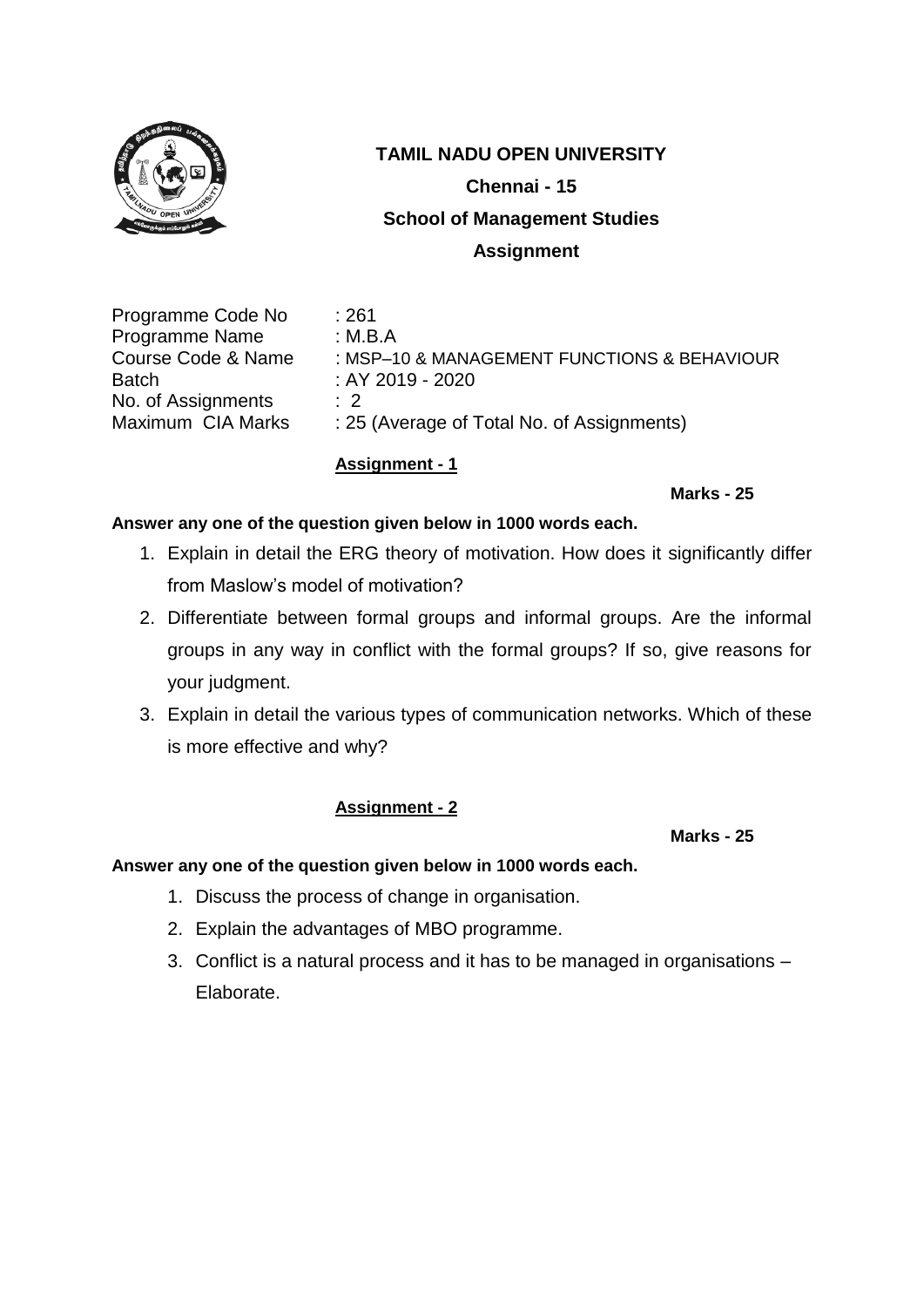

Programme Code No : 261 Programme Name : M.B.A Course Code & Name : MSP–11 & MANAGERIAL ECONOMICS Batch : AY 2019 - 2020 No. of Assignments : 2 Maximum CIA Marks : 25 (Average of Total No. of Assignments)

# **Assignment - 1**

**Marks - 25**

## **Answer any one of the question given below in 1000 words each.**

- 1.Explain the various methods of pricing.
- 2.Analyse the steps involved in investment Decision making process.
- 3.What is inflation? What are the causes for inflation? What are the measures to control the inflation?

## **Assignment - 2**

**Marks - 25**

- 1. Discuss about profit planning and forecasting.
- 2. What do you mean by profit maximization in cost volume profit analysis?
- **3.** Identify the areas of decision making where managerial economics prescribes specific solutions to business problems.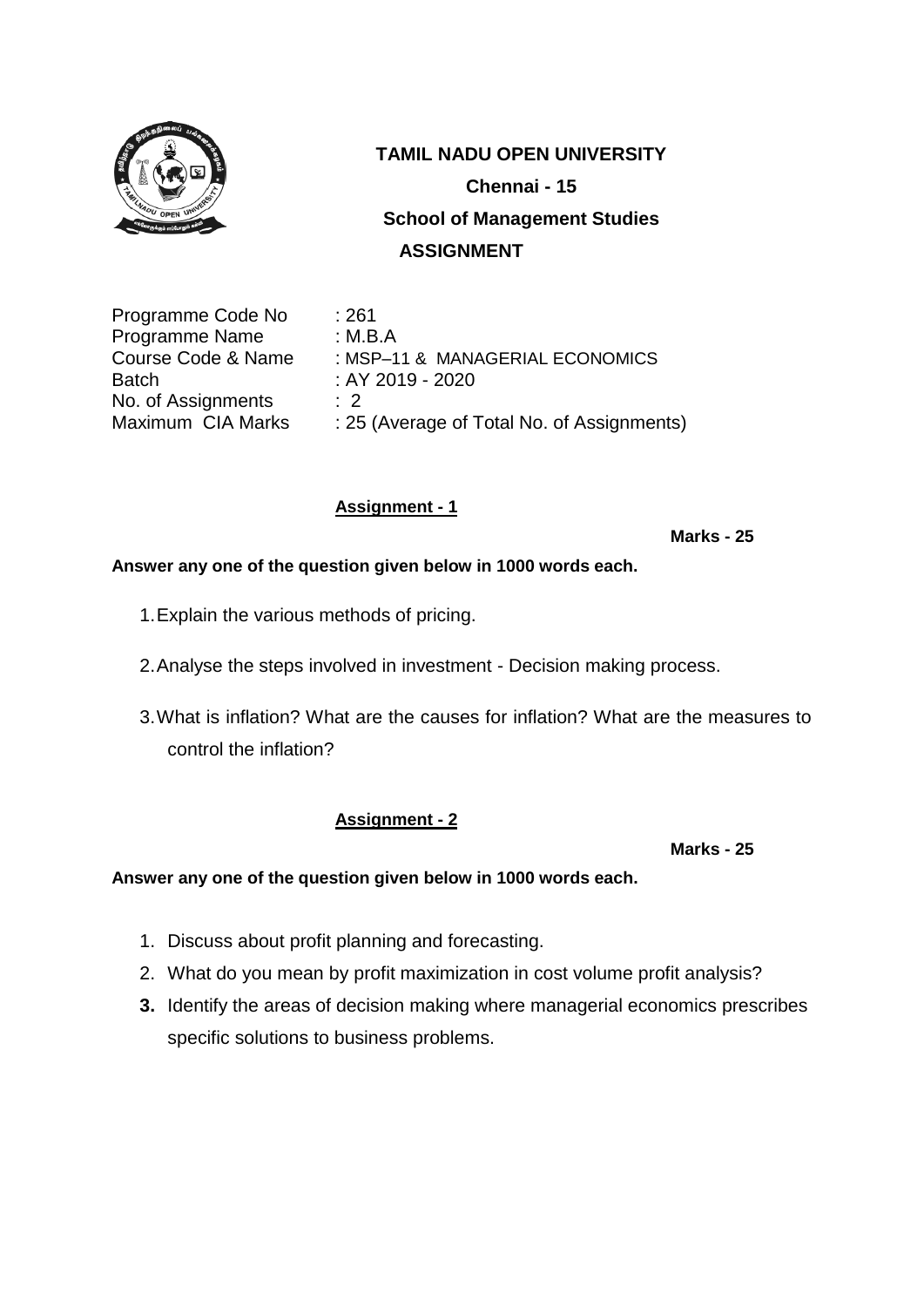

| Programme Code No  | :261                                       |
|--------------------|--------------------------------------------|
| Programme Name     | : M.B.A                                    |
| Course Code & Name | : MSP-12 & FINANCIAL AND MANAGEMENT        |
| <b>ACCOUNTING</b>  |                                            |
| <b>Batch</b>       | $:$ AY 2019 - 2020                         |
| No. of Assignments | $\cdot$ 2                                  |
| Maximum CIA Marks  | : 25 (Average of Total No. of Assignments) |

# **Assignment - 1**

**Marks - 25**

**Answer any one of the question given below in 1000 words each.**

1.The following information is obtained from a company for 2018:

Sales : Rs. 1,00,000

Variable cost: Rs. 60,000

Fixed cost: Rs. 30,000

Find the P/V ratio and Break even point

- 2.Write a note on standard costing and variance analysis.
- 3. From the following prepare a cash budget: Figures in Rs.

| Month         |        | <b>Sales</b> | <b>Purchases</b> | Wages |       | Factory expenses Admin |
|---------------|--------|--------------|------------------|-------|-------|------------------------|
| &Selling Exp  |        |              |                  |       |       |                        |
| April         | 80,000 | 41,000       |                  | 5,600 | 3,900 | 10,000                 |
| May           | 76,500 | 40,500       | 5,400            |       | 4,200 | 14,000                 |
| June          | 78,500 | 38,500       |                  | 5,400 | 5,100 | 15,000                 |
| July          | 90,000 | 37,000       |                  | 4,800 | 5,100 | 17,000                 |
| August 95,000 |        | 35,000       |                  | 4,700 | 6,000 | 13,000                 |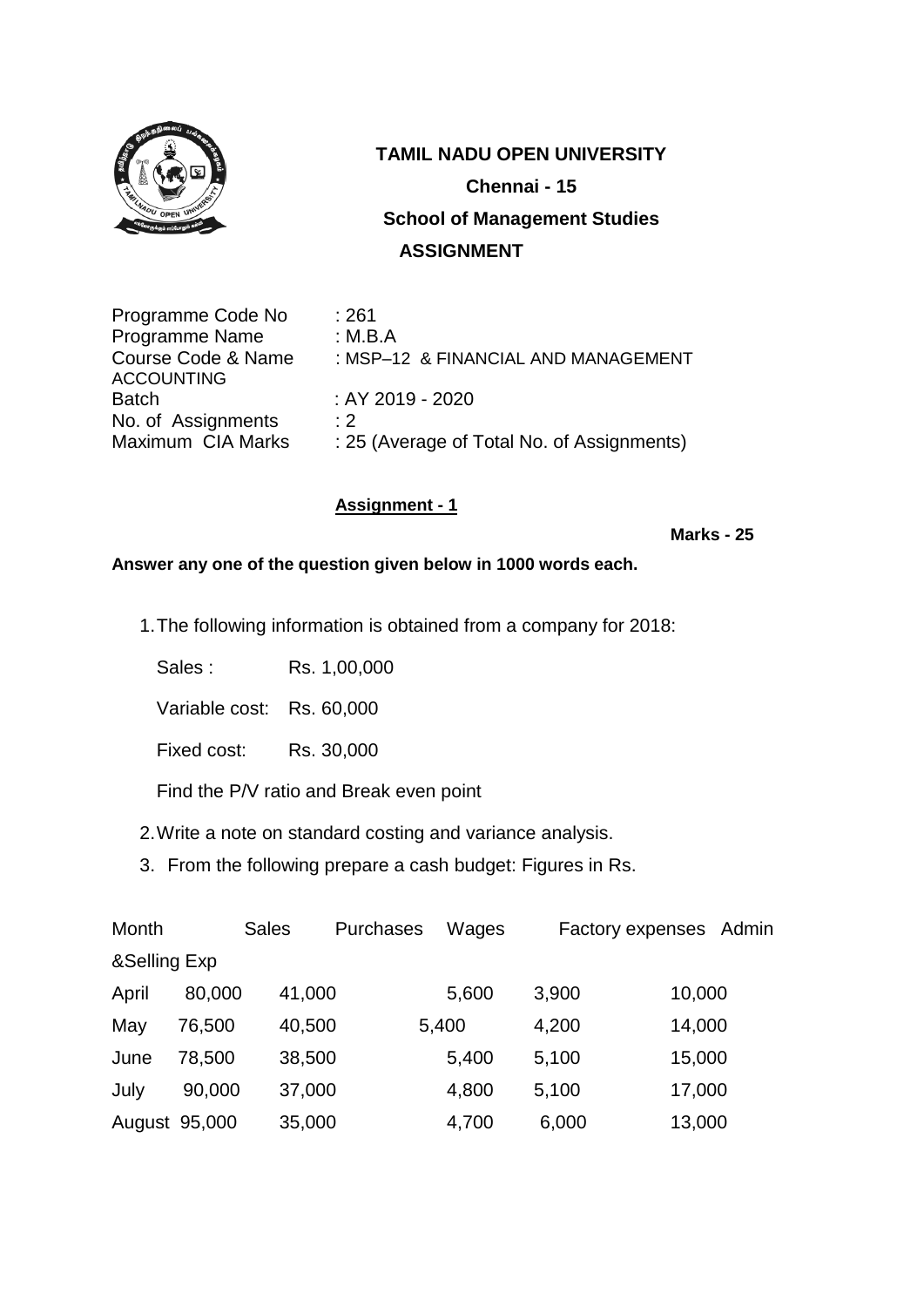A sales commission of % on sales, due two months after sales, is payable in addition to selling expenses. Plant valued at Rs. 65,000 will be purchased and paid for august and the dividend for the last financial year of Rs. 15,000 will be paid in July. There is a 2 month credit period allowed to customer and received from suppliers.

# **Assignment - 2**

### **Marks - 25**

## **Answer any one of the question given below in 1000 words each.**

- 1. Explain the advantages and limitations of budgetary control system.
- 2. The sales and profit during two years were as follows.

| Year | Sales (Rs.) Profit (Rs.) |        |
|------|--------------------------|--------|
| 2001 | 1,50,000                 | 20,000 |
| 2002 | 1,70,000                 | 25,000 |

You are required calculate

- (a) P.V. ratio
- (b) Fixed cost
- (c) Break even sales
- (d) The sales required to earn a profit of Rs. 100,000
- (e) The profit made when sales are Rs. 3, 50,000

# 3. Write short note on the following :

- (a) Errors of commission
- (b) Zero Base Budgeting (ZBB)
- (c) Responsibility centers

Margin Of Safety (MOS)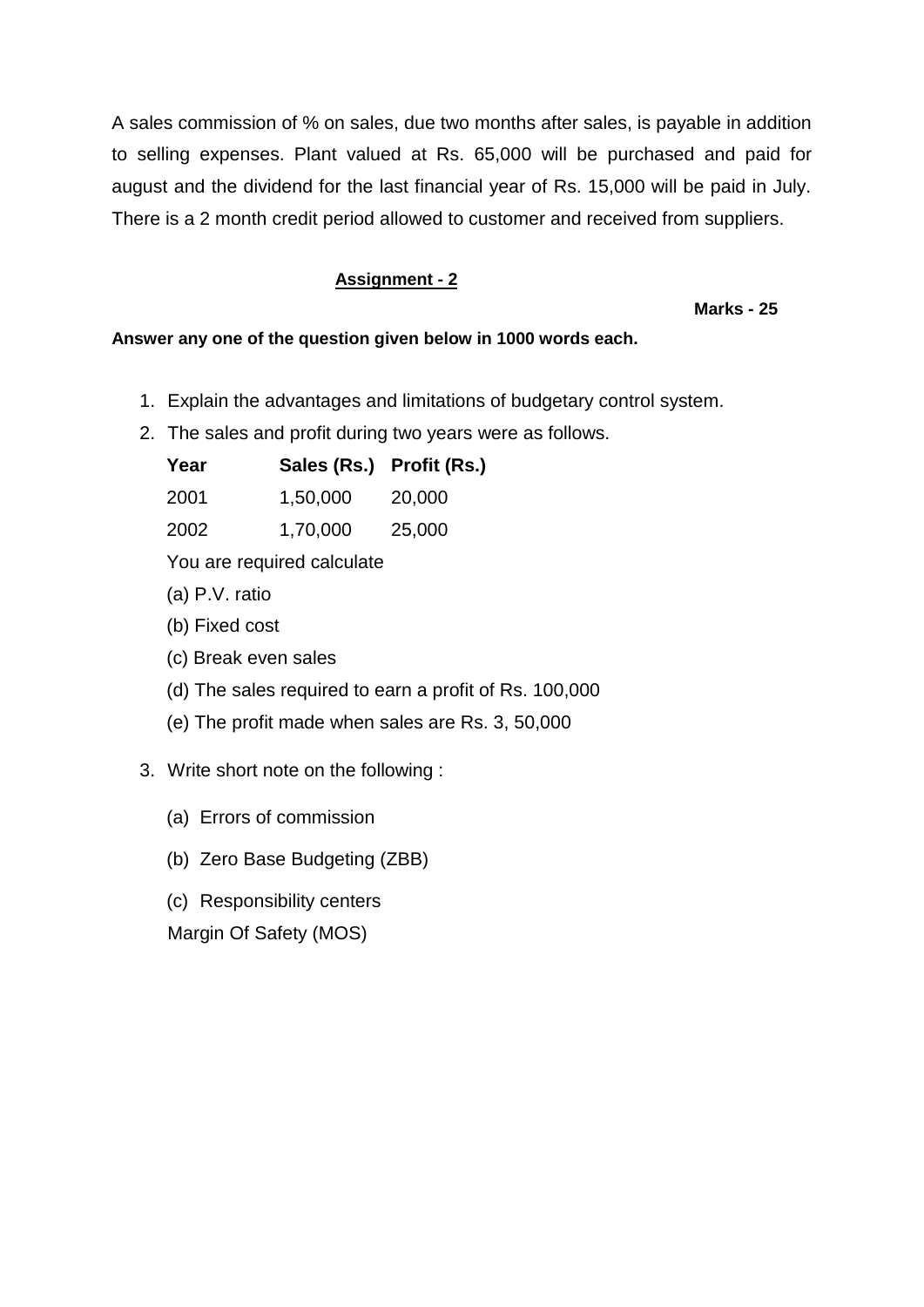

# **TAMIL NADU OPEN UNIVERSITY Chennai - 15 School of Management Studies ASSIGNMENT**

| :261                                       |
|--------------------------------------------|
| : M.B.A                                    |
| : MSP-13 QUANTITATIVE TECHNIQUES           |
| : AY 2019 - 2020                           |
| $\therefore$ 2                             |
| : 25 (Average of Total No. of Assignments) |
|                                            |

## **Assignment - 1**

#### **Marks - 25**

### **Answer any one of the question given below in 1000 words each.**

1. Calculate the coefficient of correlation :

| $X$ : |    |                | 30 32 27 31 35 25 28                   |                     |                | -37 |
|-------|----|----------------|----------------------------------------|---------------------|----------------|-----|
|       |    |                | y: 28 30 29 26 31 30                   |                     | 35             | 26  |
|       |    |                | 2. Given the following bivariate data: |                     |                |     |
|       |    |                | X: 1 5 3 2 1 1 7 3                     |                     |                |     |
|       | 6. | $\overline{1}$ | $\overline{0}$                         | $0 \quad 1 \quad 2$ | $\overline{1}$ |     |

3. Write a note on data analysis.

## **Assignment - 2**

# **Answer any one of the question given below in 1000 words each.**

- 1. List out the applications of Probability.
- 2. Explain the types of probability sampling.
- 3. Compute the regression coefficient for the data given below :

|                        |  | x: 12 13 14 15 16 17 18 |  |  |
|------------------------|--|-------------------------|--|--|
| y: 8 16 22 31 36 40 52 |  |                         |  |  |

 **Marks - 25**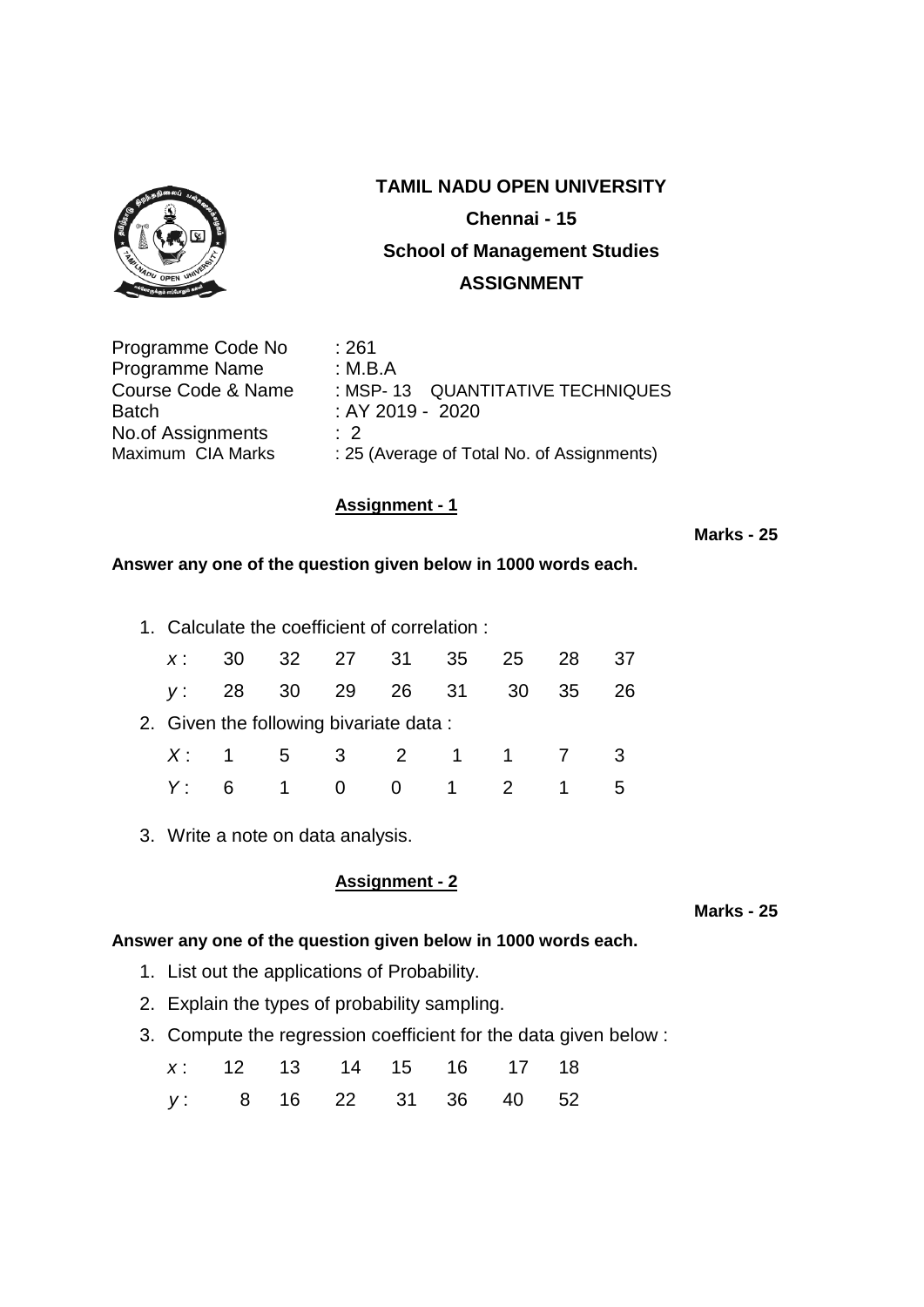

| : MSP- 14 & MANAGEMENT INFORMATION SYSTEM |
|-------------------------------------------|
|                                           |
|                                           |
|                                           |
|                                           |

## **Assignment - 1**

 **Marks - 25**

## **Answer any one of the question given below in 1000 words each.**

- 1.Explain schematically Marketing Information System.
- 2.Write a detailed note on Decision Support System. Also delineate the trends

in decision support.

3.How to develop an IT strategy for a business firm? Explain the different stages in it.

# **Assignment - 2**

#### **Marks - 25**

- 1. Explain the hardware requirements of an organizational management information system.
- 2. Discuss in detail the system analysis and design.
- 3. Write a note on end user computing.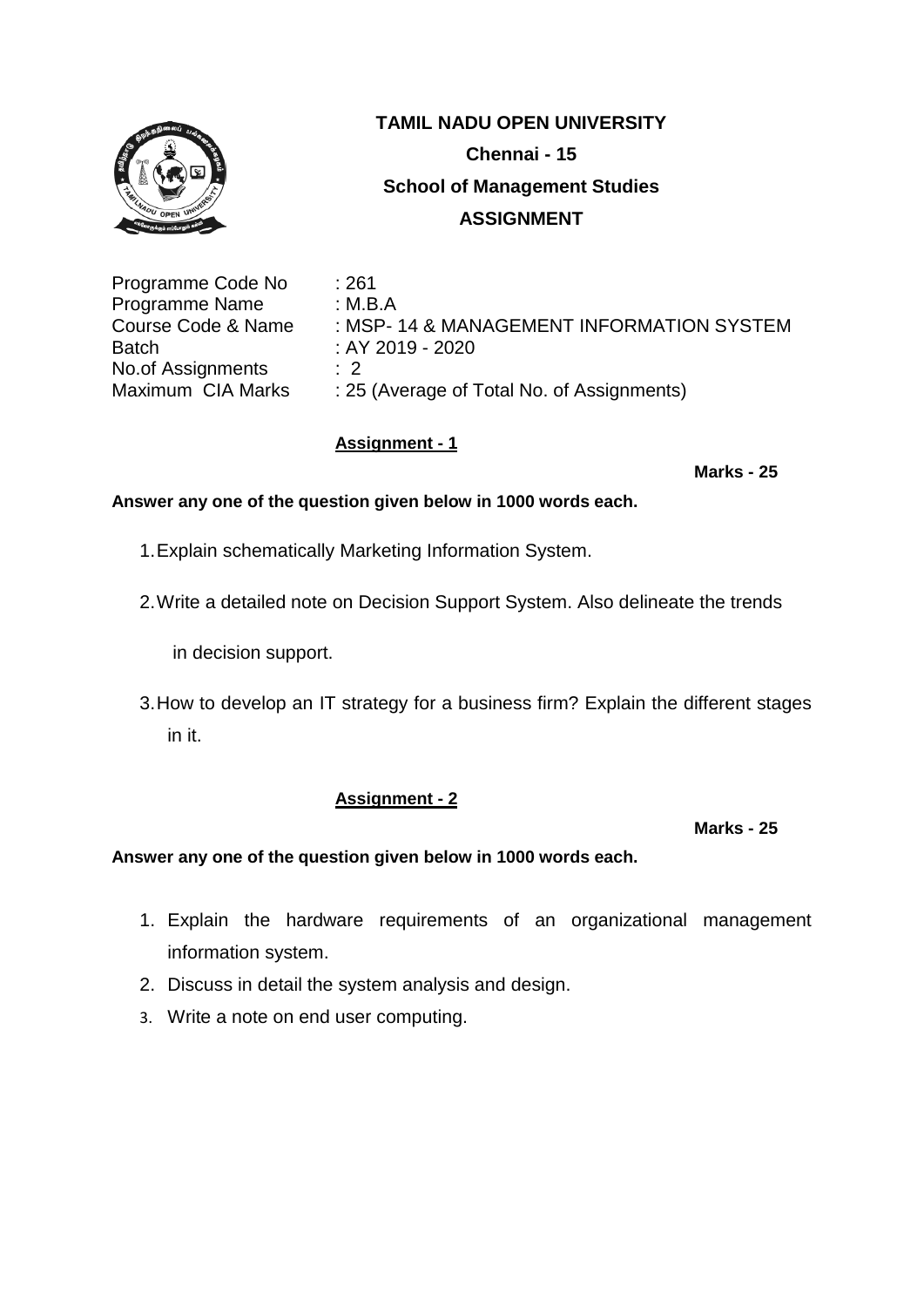

| : 261                                      |
|--------------------------------------------|
| : M.B.A                                    |
| : MSP - 15 & MARKETING MANAGEMENT          |
| : AY 2019 - 2020                           |
| $\cdot$ 2                                  |
| : 25 (Average of Total No. of Assignments) |
|                                            |

## **Assignment - 1**

 **Marks - 25**

### **Answer any one of the question given below in 1000 words each.**

- 1. Explain the middlemen functions on vertical marketing systems.
- 2. Discuss the role of personal selling in the promotional mix.
- 3. Write a note on rural marketing.

# **Assignment - 2**

 **Marks - 25**

- 1. Describe various pricing methods and procedures.
- 2. Explain the attributes of a good salesman.
- 3. What are the drawbacks of distribution system in India?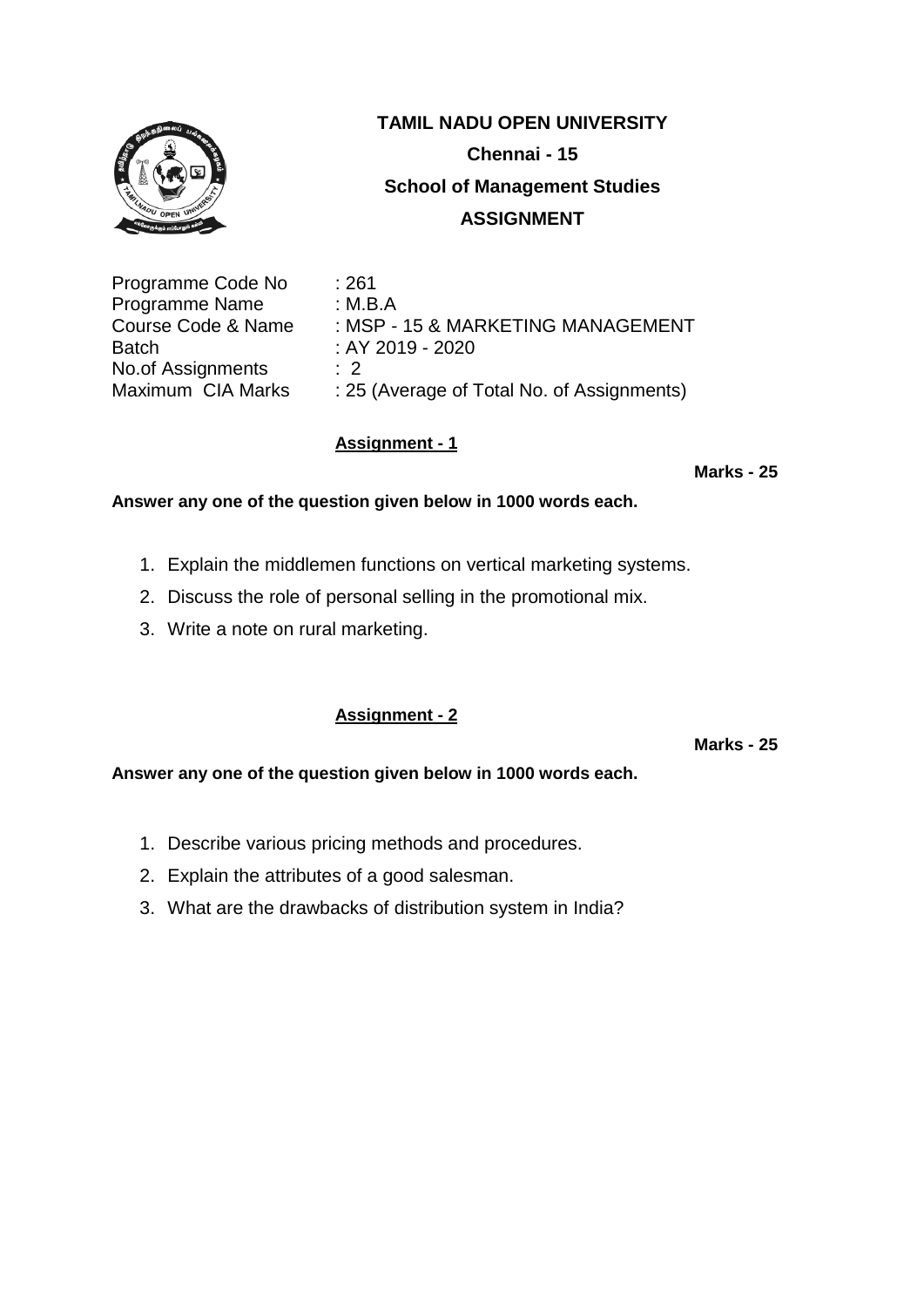

Programme Code No : 261 Programme Name : M.B.A Course Code & Name : MSP -16 & FINANCIAL MANAGEMENT Batch : AY 2019 - 2020 No. of Assignments : 2 Maximum CIA Marks : 25 (Average of Total No. of Assignments)

# **Assignment - 1**

#### **Marks - 25**

**Answer any one of the question given below in 1000 words each.**

- 1. A project costs Rs. 15,60,000 and yields annually a profit of Rs. 2,70,400 after depreciation of 12% p.a but before tax at 25%. Calculate the pay back period.
- 2. Write a note on CAPM method of capital budgeting.
- 3. Explain the determinants of optimal capital structure.

## **Assignment - 2**

 **Marks - 25**

- 1. Distinguish between permanent and variable working capital. What is the significance of such distinction in financing working capital needs of an enterprise?
- 2. What part can a finance manager play in improving efficiency of inventory management?
- 3. Discuss the role of finance manager in changing economic scenario.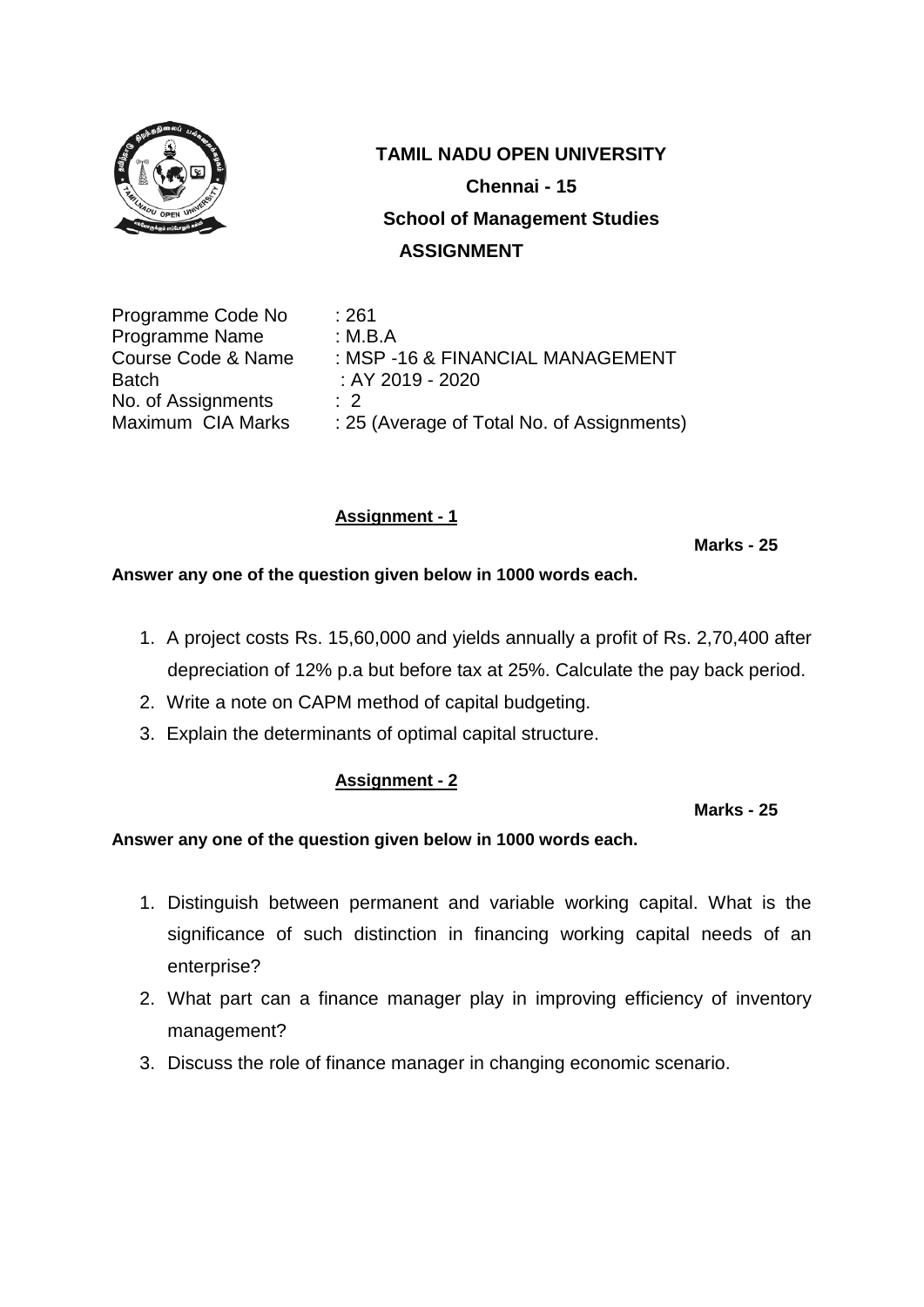

| Programme Code No             | : 261          |
|-------------------------------|----------------|
| Programme Name                | : M.B.A        |
| <b>Course Code &amp; Name</b> | : MSP -        |
| <b>Batch</b>                  | :AY20          |
| No.of Assignments             | $\therefore$ 2 |
| Maximum CIA Marks             | : 25 (Av       |

SP - 17 & HUMAN RESOURCE MANAGEMENT  $Y 2019 - 2020$ (Average of Total No. of Assignments)

## **Assignment - 1**

 **Marks - 25**

**Answer any one of the question given below in 1000 words each.**

- 1. Distinguish between on the job and off the job training. When will you use these techniques?
- 2. Describe the various types of fringe benefits offered to employees in India.
- 3. Explain briefly the quantitative methods of job evaluation.

# **Assignment - 2**

 **Marks - 25**

- 1. Describe the operative functions of Human Resource Management.
- 2. Describe the contents in job analysis.
- 3. Explain the internal and external sources of recruitment.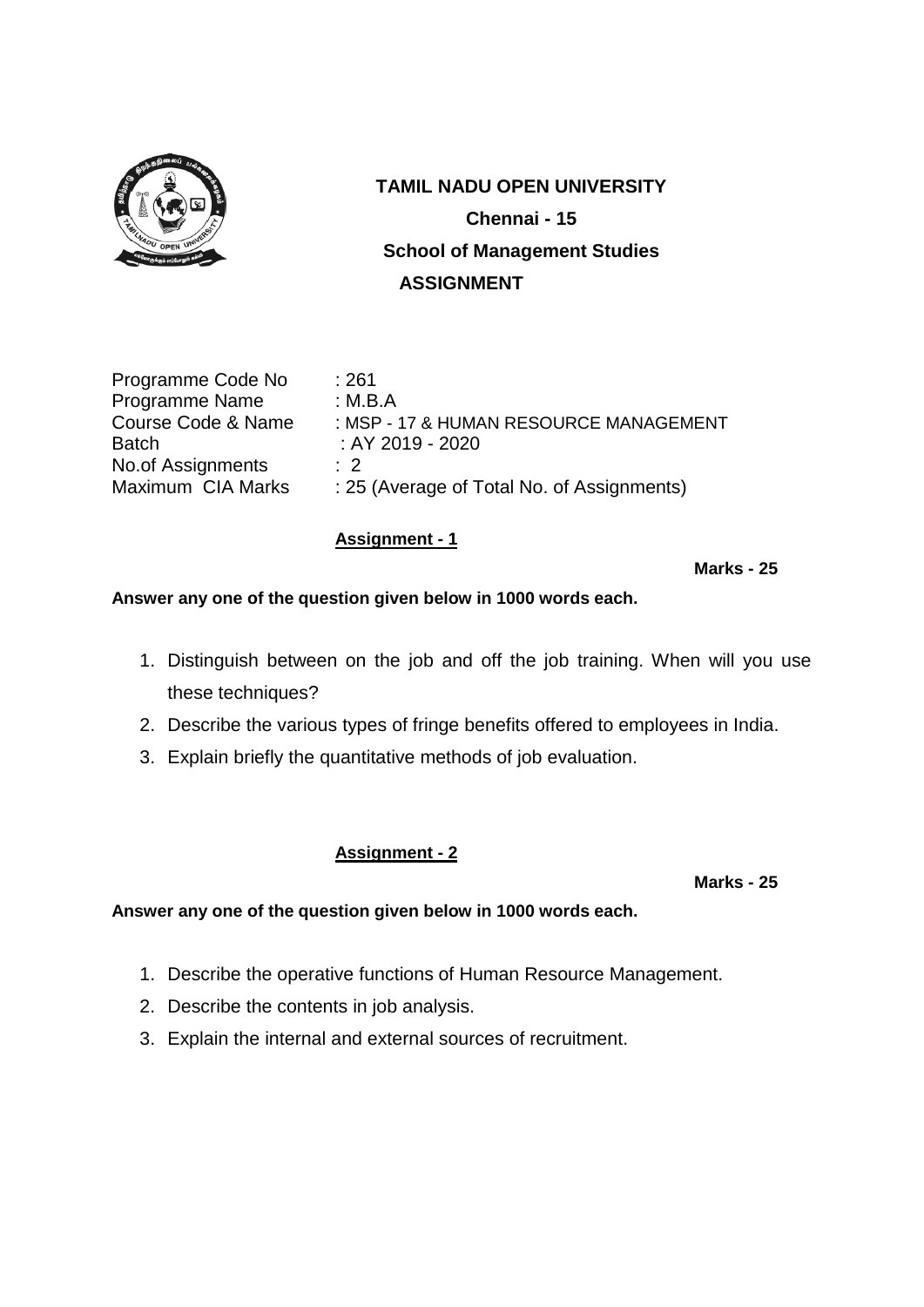

| Programme Code No  | : 261                                      |
|--------------------|--------------------------------------------|
| Programme Name     | : M.B.A                                    |
| Course Code & Name | : MSP - 18 OPERATIONS RESEARCH             |
| Batch              | : AY 2019-2020                             |
| No. of Assignments | $\cdot$ 2                                  |
| Maximum CIA Marks  | : 25 (Average of Total No. of Assignments) |
|                    | <b>Assignment - 1</b>                      |

 **Marks - 25**

## **Answer any one of the question given below in 1000 words each.**

1. Solve the following matrix game approximately

Player B

 $3 -1 -3$ 

Player – A – 3  $3 - 1$ 

 $-4$   $-3$   $-3$ 

- 2. Distinguish between PERT and CPM.
- 3. Solve the following transportation problem.



**Requirements**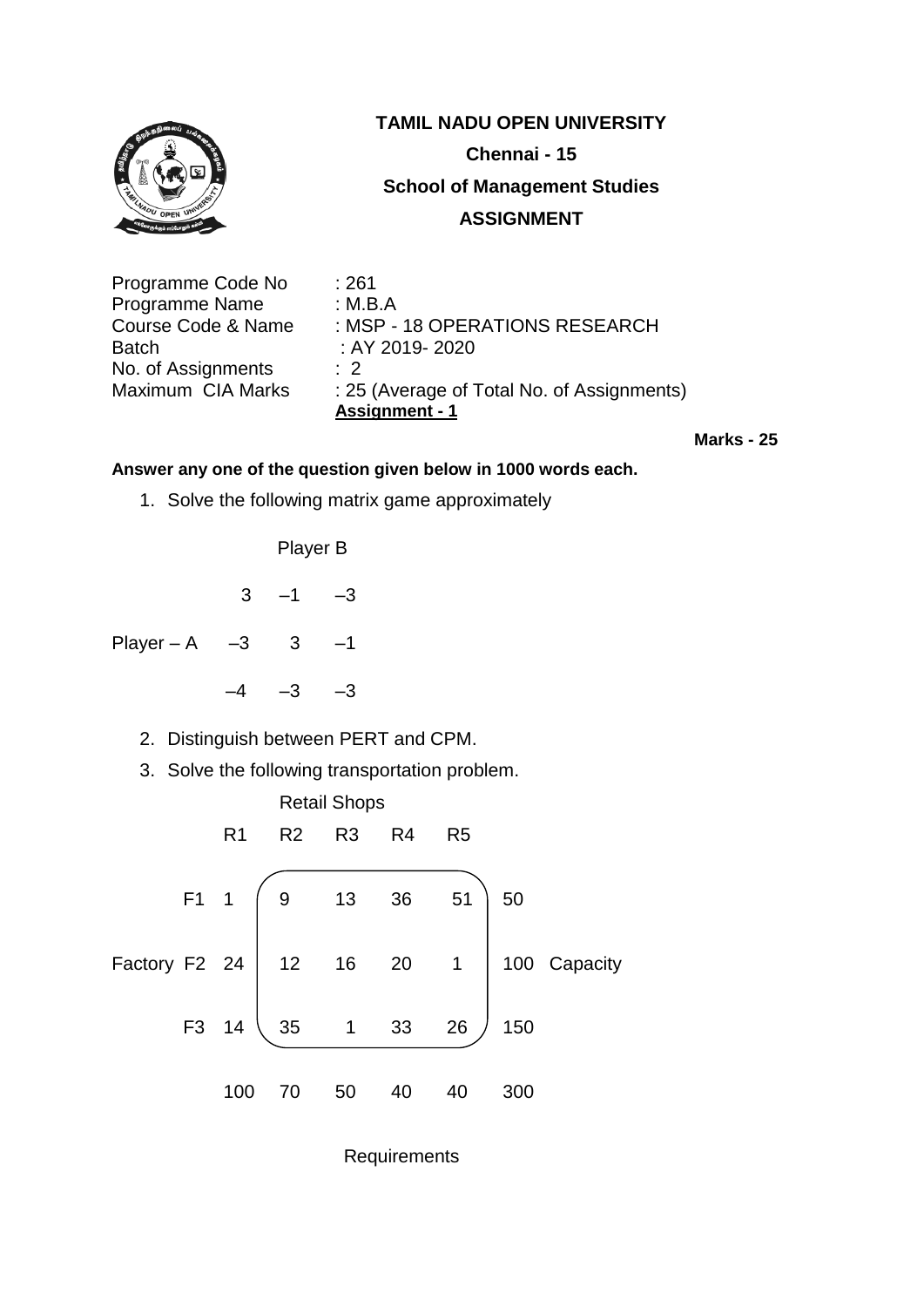# **Assignment - 2**

#### **Marks - 25**

- 1. Explain the terminologies of queuing theory.
- 2. What is decision tree? Illustrate it with an example?
- 3. Explain the graphical method of solving 2 x n and m x 2 games.